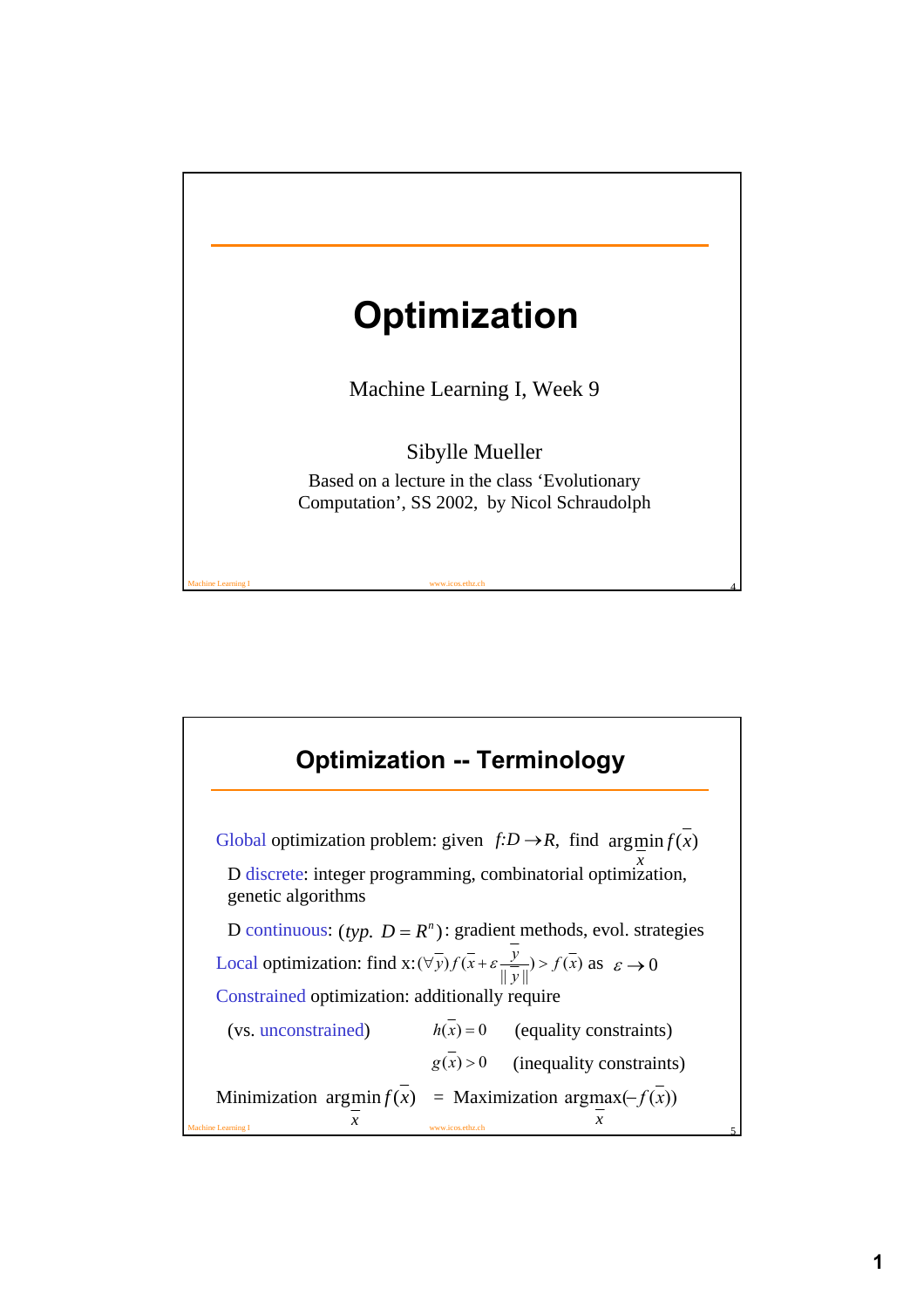## **Optimization Methods**



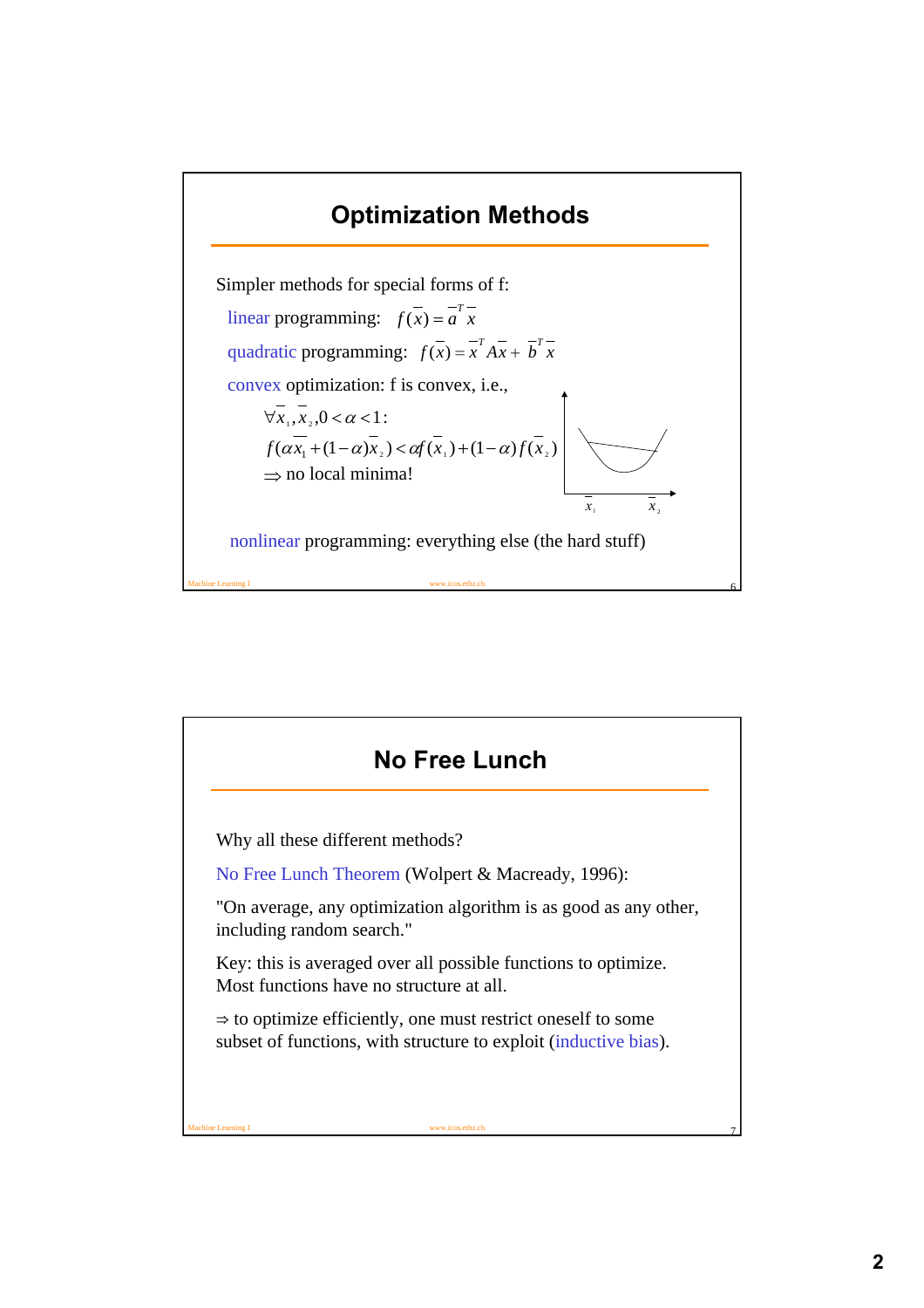

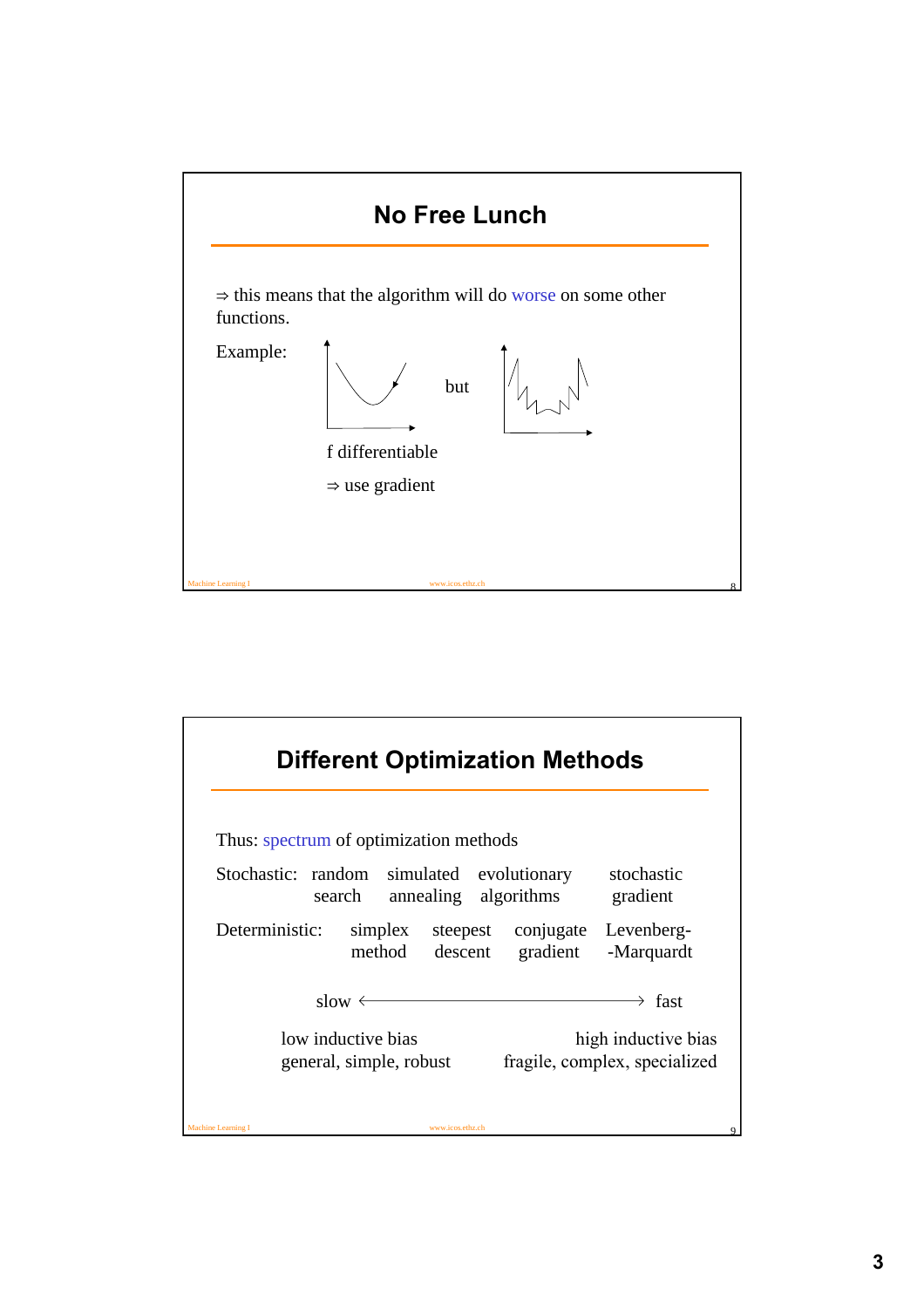

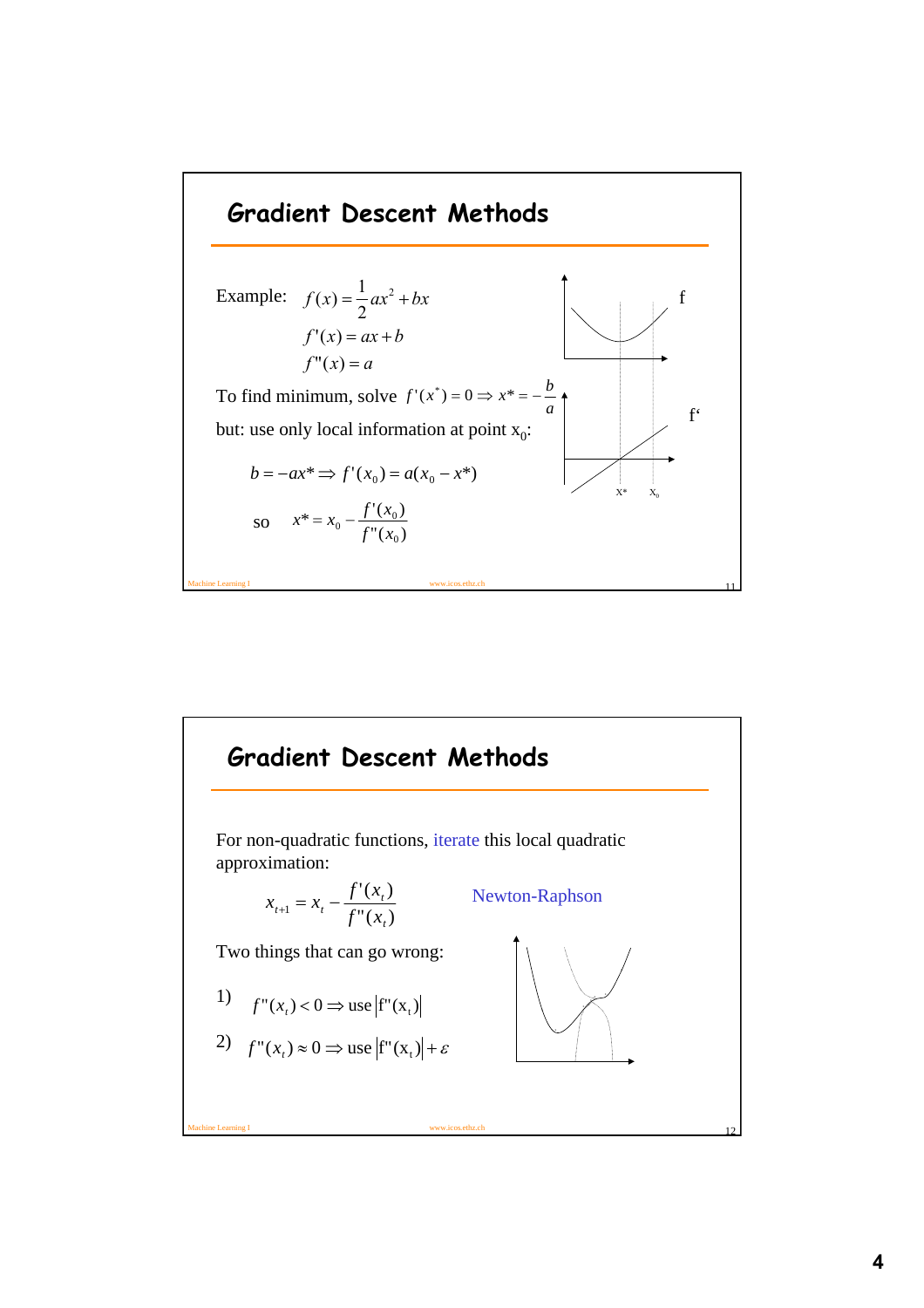